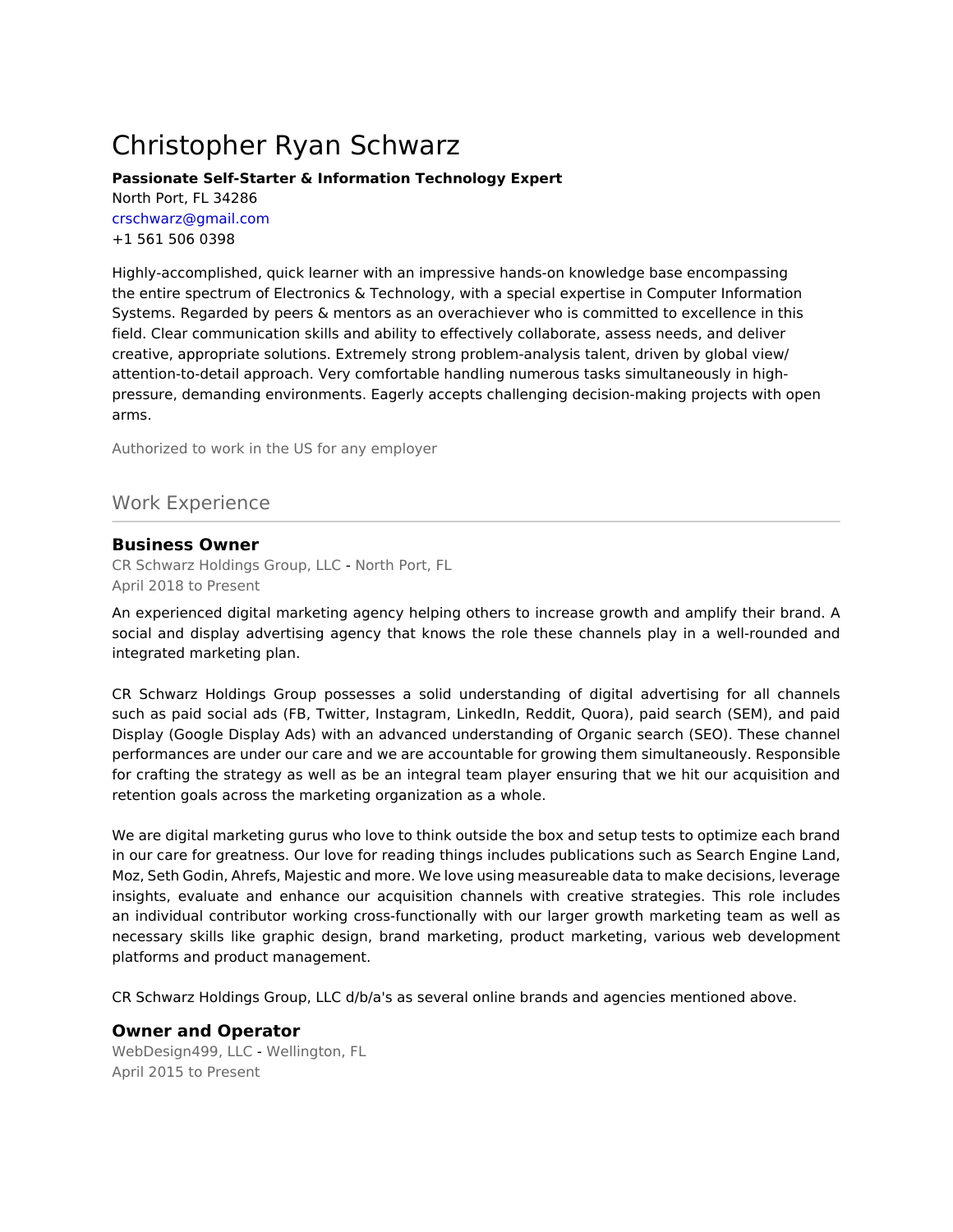Full-time digital marketer, web designer & web developer. I am happiest in life when working on new brands, agencies and ideas and bringing them to market. I love learning and crave the pursuit of knowledge. With my great mix of web design & internet marketing skills, I have taken many websites from initial consultation, wireframes, and all the way through search engine optimization, digital marketing and cemented the client's brand as a dominate social media presence. When not working on my various digital agencies such as WebDesign499, Outreach Kings and C3LOCAL, I enjoy spending time with my wife Candace and two children, Christopher & Madison. I consider myself a family man who is driven by my passions.

## **Senior Systems Analyst and Internet Developer**

Palm Beach Technologies, Inc. - West Palm Beach, FL February 2010 to January 2015

## **Owner and Operator**

Christopher Ryan Computer Consulting, LLC - Port Charlotte, FL September 2005 to February 2010

I personally offered and performed business services in the area of Computers & Technology similar to today's "GeekSquad," ran by Best Buy. Performed various computer repairs and maintenance.

Knowledge Acquired Includes, But Not Limited To:

o Windows o Mac OS o Sun o UNIX Platforms o WordPress o MS Office Suite o Adobe Suite o Firefox/Safari o Oracle/Sybase o Internet Explorer o Visual Basic o MS SQL o C o Java o HTML o Unix o JavaScript

o MySQL/PHP o Perl o CSS Style Scripting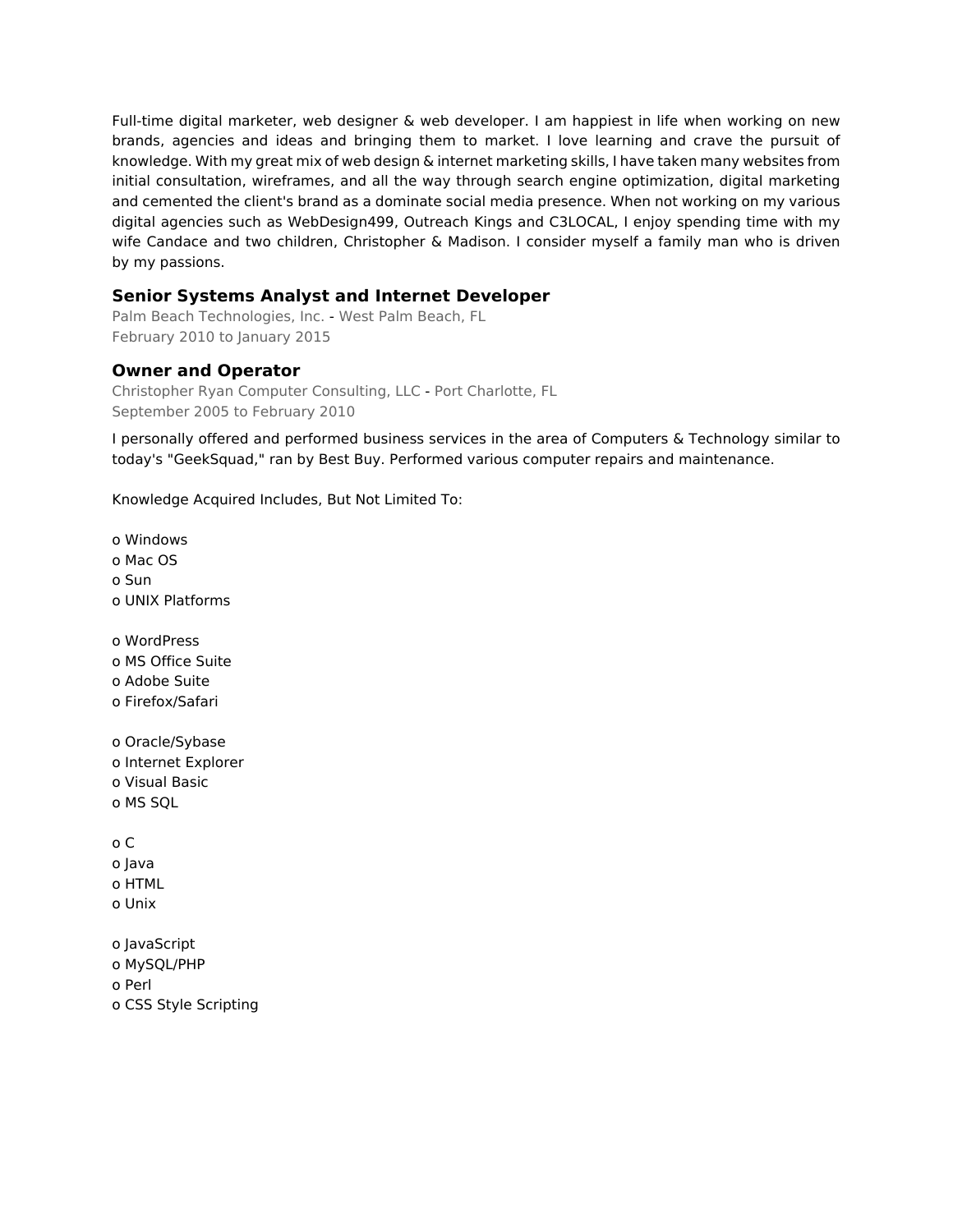## **Education**

## **Associate in Computer Science And Information Systems**

The Richard Stockton College of NJ - Pomona, NJ August 2002 to June 2004

## **Diploma in General Studies**

Middlesex High School - Middlesex, NJ

## Skills

- MySQL (10+ years)
- $\cdot$  SQL (10+ years)
- Microsoft SQL Server (10+ years)
- Java (10+ years)
- JavaScript (10+ years)
- WordPress (10+ years)
- Microsoft Office (10+ years)
- $\cdot$  PHP (10+ years)
- Python (10+ years)
- Program Development (10+ years)
- Web Development (10+ years)
- Web Design (10+ years)
- Graphic Design (10+ years)
- Copywriting (10+ years)
- Digital Marketing (5 years)
- Social Media Marketing (5 years)
- Social Media Management (5 years)
- Web Services (10+ years)
- HTML5
- CSS
- XML
- Search Engine Optimization (SEO)
- User Interface (UI)
- APIs
- Visual Basic
- Scripting
- $\cdot$  C/C++
- SEM
- REST
- Git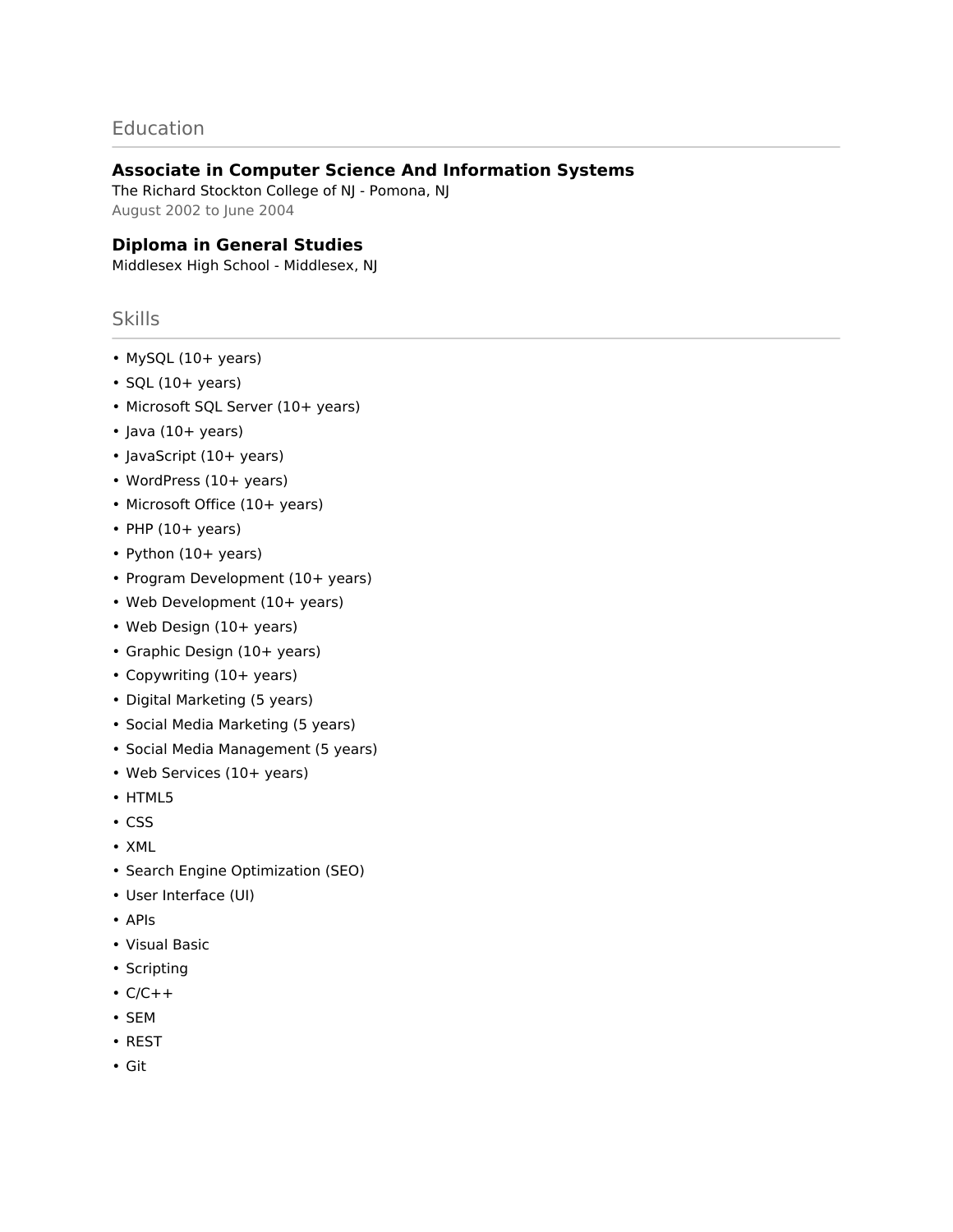- Agile
- Requirements Gathering
- Test Cases
- Oracle
- SEO (6 years)
- SEO Tools (6 years)
- Digital Design (10+ years)
- Adobe Photoshop
- Adobe Illustrator
- Adobe InDesign
- Sketch
- Technical writing
- Data analysis skills
- Scrum
- Typography
- Video editing
- Research & development
- UX
- Basecamp
- SaaS
- Lean
- HubSpot
- jQuery
- React
- Swift
- Front-end development
- Adobe After Effects
- Google Analytics
- SASS
- Back-end development
- Web accessibility
- Google Docs
- Linux
- Budgeting
- Adobe XD
- Node.js
- Shell Scripting
- Adobe Premiere
- Responsive web design
- Windows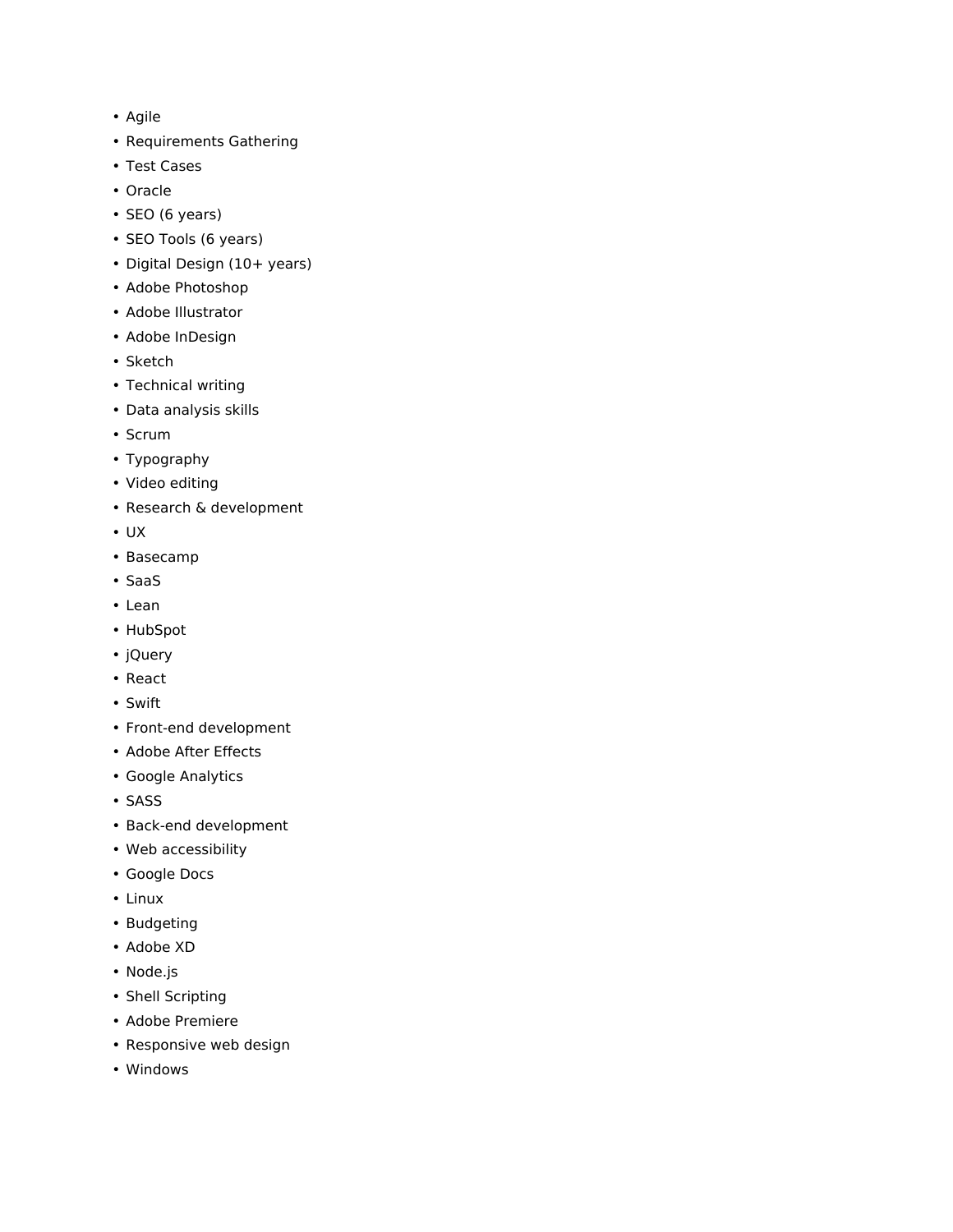- Keyword research
- Relational databases
- Management
- Database development
- Project management
- C#
- Django
- Drupal
- Analysis skills
- Telecommunication
- Data structures
- Microsoft Powerpoint
- Google Search Console
- Data visualization
- Interaction design
- Visual design
- Sales
- Business development
- Process improvement
- Customer service
- Analytics
- Business analysis
- Customer relationship management
- Salesforce
- Negotiation
- AWS
- VMWare
- Virtualization
- Google Ads
- Usability
- Conversion optimization
- E-commerce
- Linkbuilding
- Leadership
- Jira
- S3
- Docker
- Facebook Advertising
- Mentoring
- Customer segmentation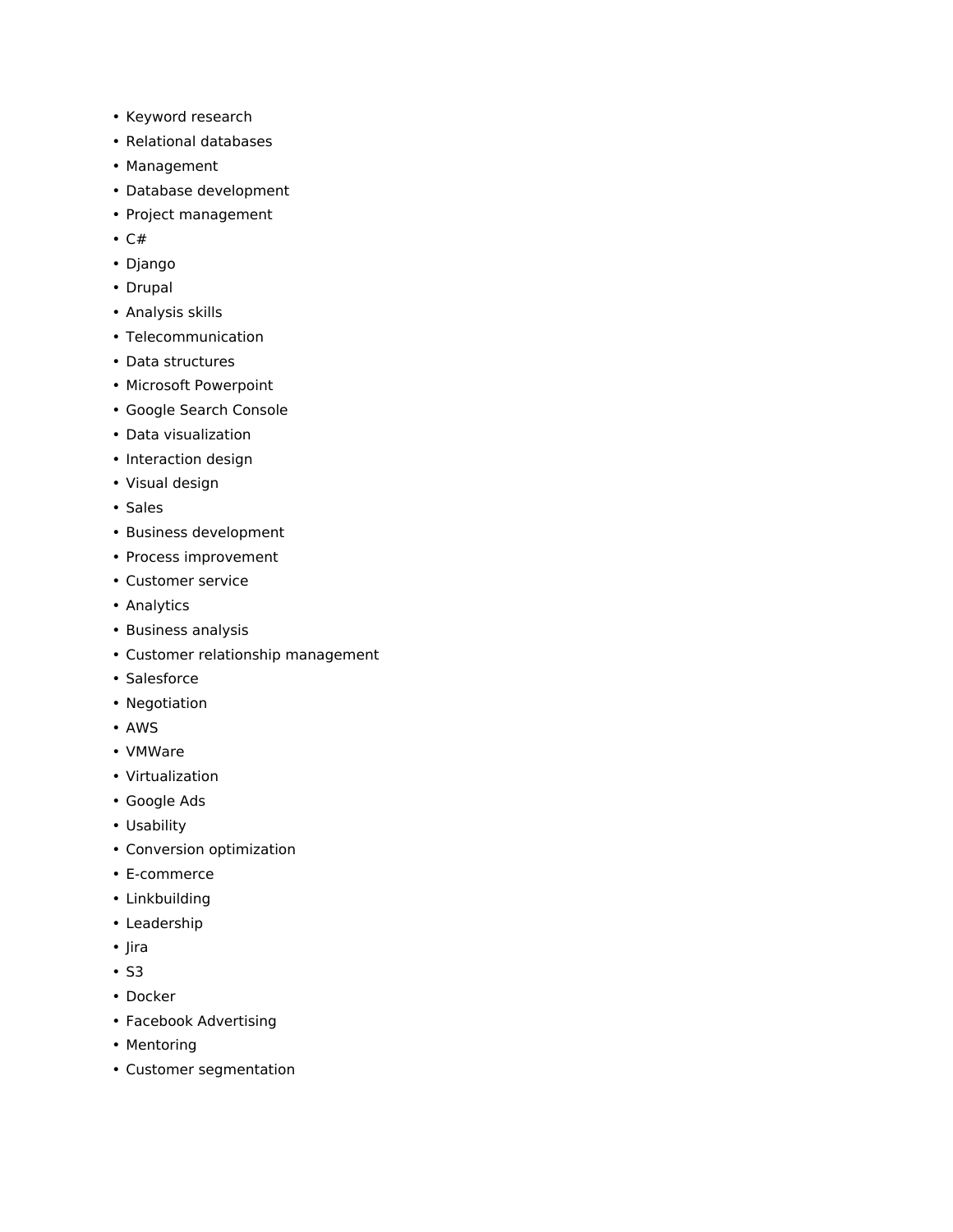- Google Suite
- English
- Content management systems
- Adobe Acrobat
- Magento
- SSH
- Figma
- Color theory
- DNS
- Market research
- Content marketing
- Lead generation
- Photography
- Logo design
- User research
- MailChimp
- Marketing automation
- Merchandising
- Trello
- Adobe Analytics
- Data collection
- R
- Content strategy
- Management
- Website management
- Hootsuite
- Content management
- Layout design
- Email marketing
- Computer Networking
- GitHub
- ASP.NET
- Bootstrap
- Copy editing
- AP style
- Account management
- Performance marketing
- Forecasting
- Marketing
- 4G/LTE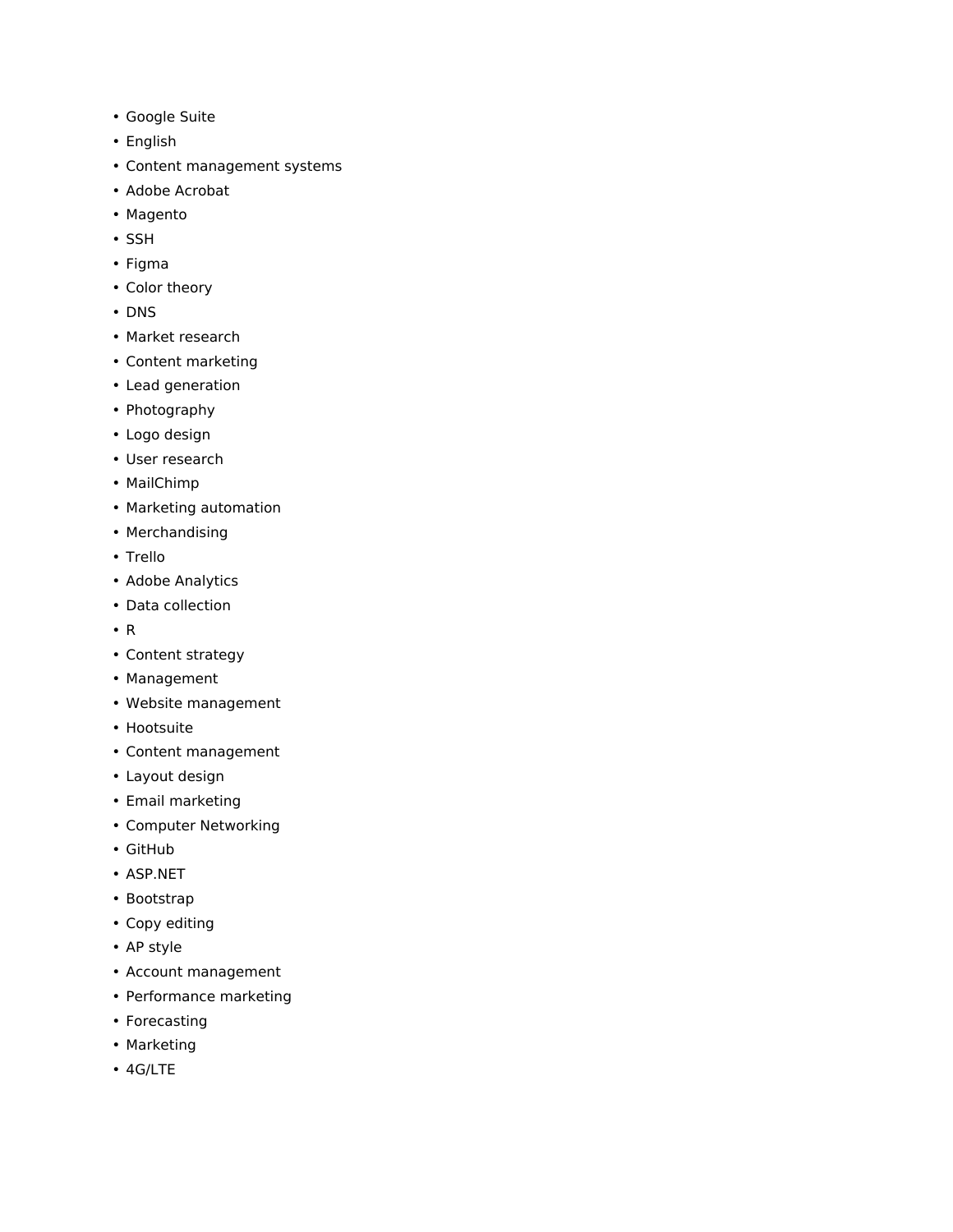- CCTV
- Low voltage
- Proofreading
- Chicago Manual of Style
- TensorFlow
- OOP
- D3.js
- Apache Hive
- MongoDB

#### Languages

- English Expert
- Spanish Intermediate

## Links

<https://c3local.com/>

<https://crschwarz.com/>

<https://webdesign499.com/>

Awards

## **Eagle Scout (Boy Scouts of America)**

June 2001

Attained the honor of Eagle Scout after 10+ years in the Boy Scouts of America.

## Certifications and Licenses

#### **Cybrary Digital Learning Platform**

September 2020 to Present

The Leading Cybersecurity Professional Development Platform

- Hands-on experiences to gain real-world skills
- Guided career paths and role-based learning
- Industry certification courses with practice tests
- Dedicated mentors and professional networking

#### **Microsoft Business Partner**

May 2009 to Present

#### **Google Digital Partner**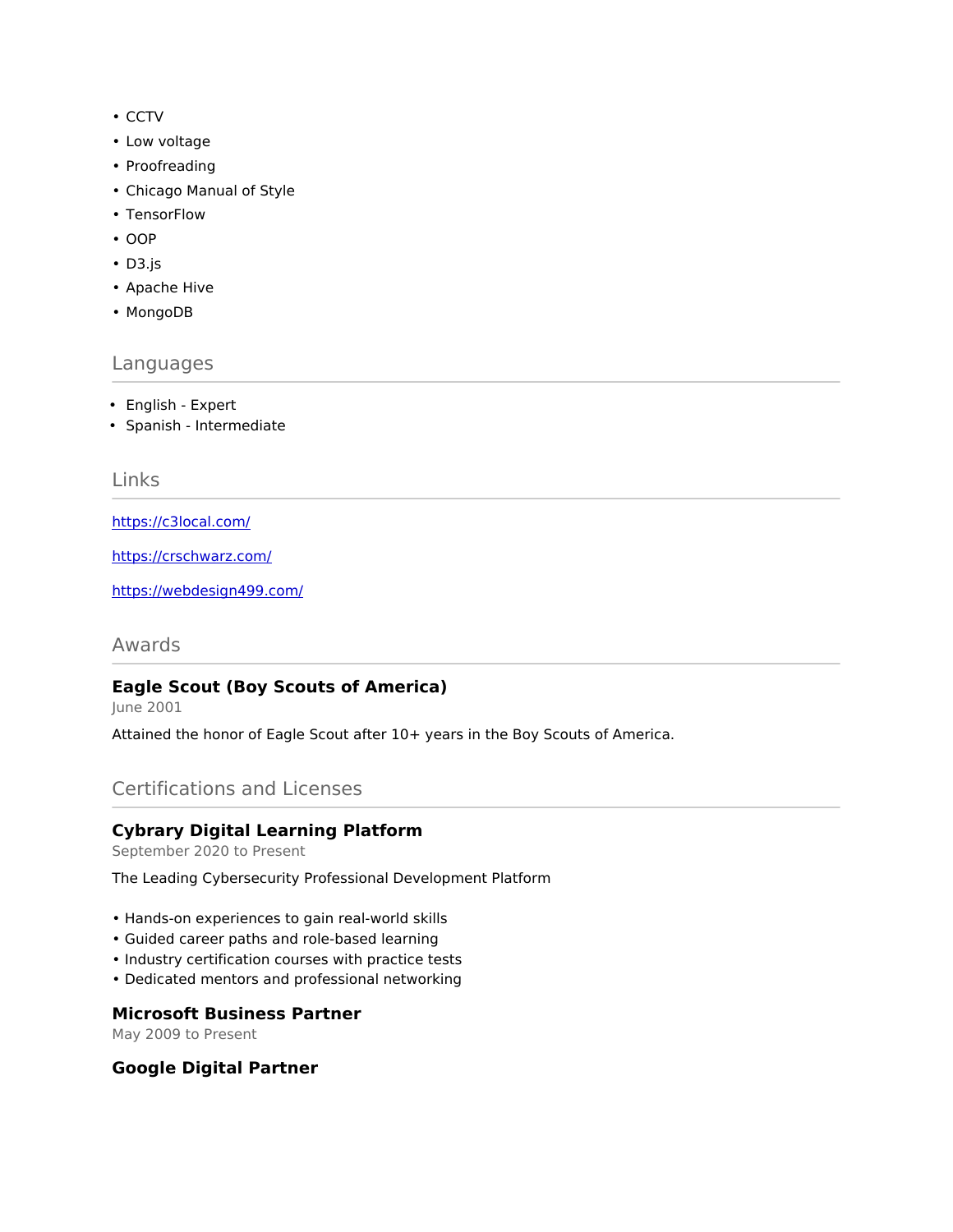April 2015 to Present

**Apple Business Partner** May 2015 to Present

## **Google Analytics Certification**

#### **Bing Ads Certification**

#### **Google AdWords Certification**

#### Assessments

#### **Verbal communication — Highly Proficient**

January 2021

Speaking clearly, correctly, and concisely Full results: [Highly Proficient](https://share.indeedassessments.com/attempts/495bc89a2cecf67cf33781f9eb4e09a3eed53dc074545cb7)

#### **Marketing — Highly Proficient**

January 2021

Understanding a target audience and how to best communicate with them Full results: [Highly Proficient](https://share.indeedassessments.com/attempts/a773436d48b4f233a817a0f4eb09a0f8)

#### **Search engine optimization — Expert**

January 2021

Interpreting online website performance metrics and understanding search engine optimization tactics Full results: [Expert](https://share.indeedassessments.com/attempts/52bac6665e2d8f94adade07d57caf04feed53dc074545cb7)

#### **Marketing — Proficient**

May 2022

Understanding a target audience and how to best communicate with them Full results: [Proficient](https://share.indeedassessments.com/attempts/ba06a2c423c2b6ca51dc37182fb2c9adeed53dc074545cb7)

#### **Work style: Conscientiousness — Highly Proficient**

March 2021

Tendency to be well-organized, rule-abiding, and hard-working Full results: [Highly Proficient](https://share.indeedassessments.com/attempts/63b939e383b56270c9518f84b68b7e61eed53dc074545cb7)

#### **Retail customer service — Proficient**

April 2022

Responding to customer situations in a retail setting Full results: [Proficient](https://share.indeedassessments.com/attempts/80d551d497e29fa2a2bb1bd242509a68eed53dc074545cb7)

#### **Proofreading — Completed**

March 2021

Finding and correcting errors in written texts Full results: [Completed](https://share.indeedassessments.com/attempts/90a638838b75ed2b16c9c7000f706d63eed53dc074545cb7)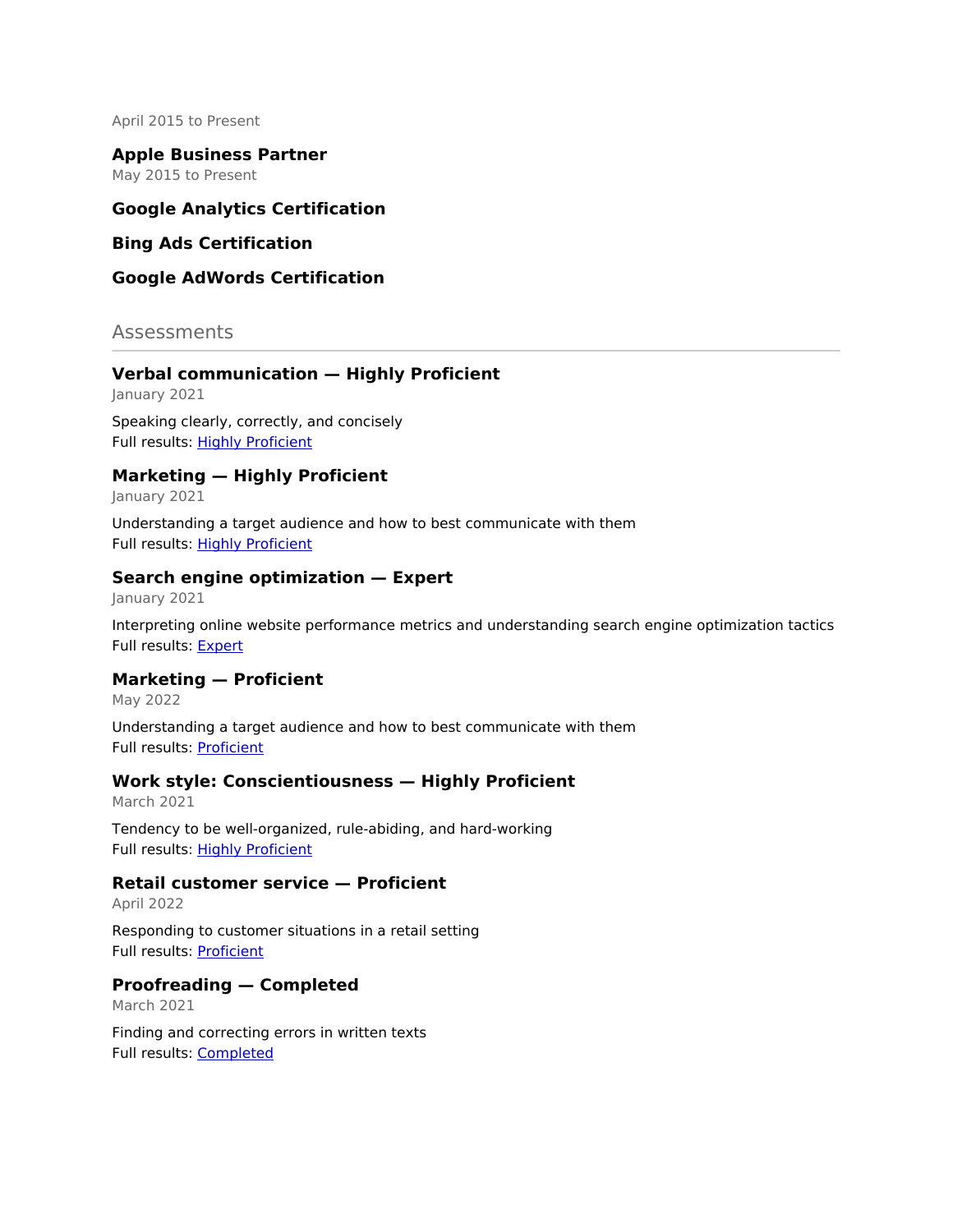#### **Technical support — Familiar**

April 2022 Performing software, hardware, and network operations Full results: [Familiar](https://share.indeedassessments.com/attempts/f9b076015dac4290ebd632ee397b9548eed53dc074545cb7)

#### **Project timeline management — Proficient**

March 2021

Prioritizing and allocating time to effectively achieve project deliverables Full results: [Proficient](https://share.indeedassessments.com/attempts/f71dc27210ac7d563e2762b4c5436088eed53dc074545cb7)

## **Following directions — Highly Proficient**

January 2021

Following multi-step instructions Full results: [Highly Proficient](https://share.indeedassessments.com/attempts/fe3679567fa9aa6778e5b2742faa5c49eed53dc074545cb7)

#### **Attention to detail — Familiar**

February 2021

Identifying differences in materials, following instructions, and detecting details among distracting information Full results: [Familiar](https://share.indeedassessments.com/attempts/ed45bb800142b139eaad352e37bcfa57eed53dc074545cb7)

Indeed Assessments provides skills tests that are not indicative of a license or certification, or continued development in any professional field.

## Groups

## **Faith Farm Ministries Alumni Association**

May 2016 to Present

Faith Farm ministries was established in 1951 by Reverend Garland Eastham. From its inception the church began providing comfort, shelter, food and Biblical counseling to homeless and destitute men. During its very active and energetic history, Faith Farm Ministries has continually addressed the needs of homeless and addicted men and women.

The Faith Farm Ministries of Fort Lauderdale Rescue Tabernacle, Inc. is a 501 (c) (3) not for profit corporation, as defined by the Internal Revenue Service. Support is received solely through private gifts and donations. The three Faith Farm stores sell new furniture and gratefully accept for re-sale donations of used furniture, clothing, hardware, and other household items. We also accept donations of cars, boats, art, cash and estates. All items are tax deductible as allowed by law.

## Publications

# **My Personal Blog** <https://www.crschwarz.com/> September 2017

The personal blog and website of Christopher Ryan Schwarz